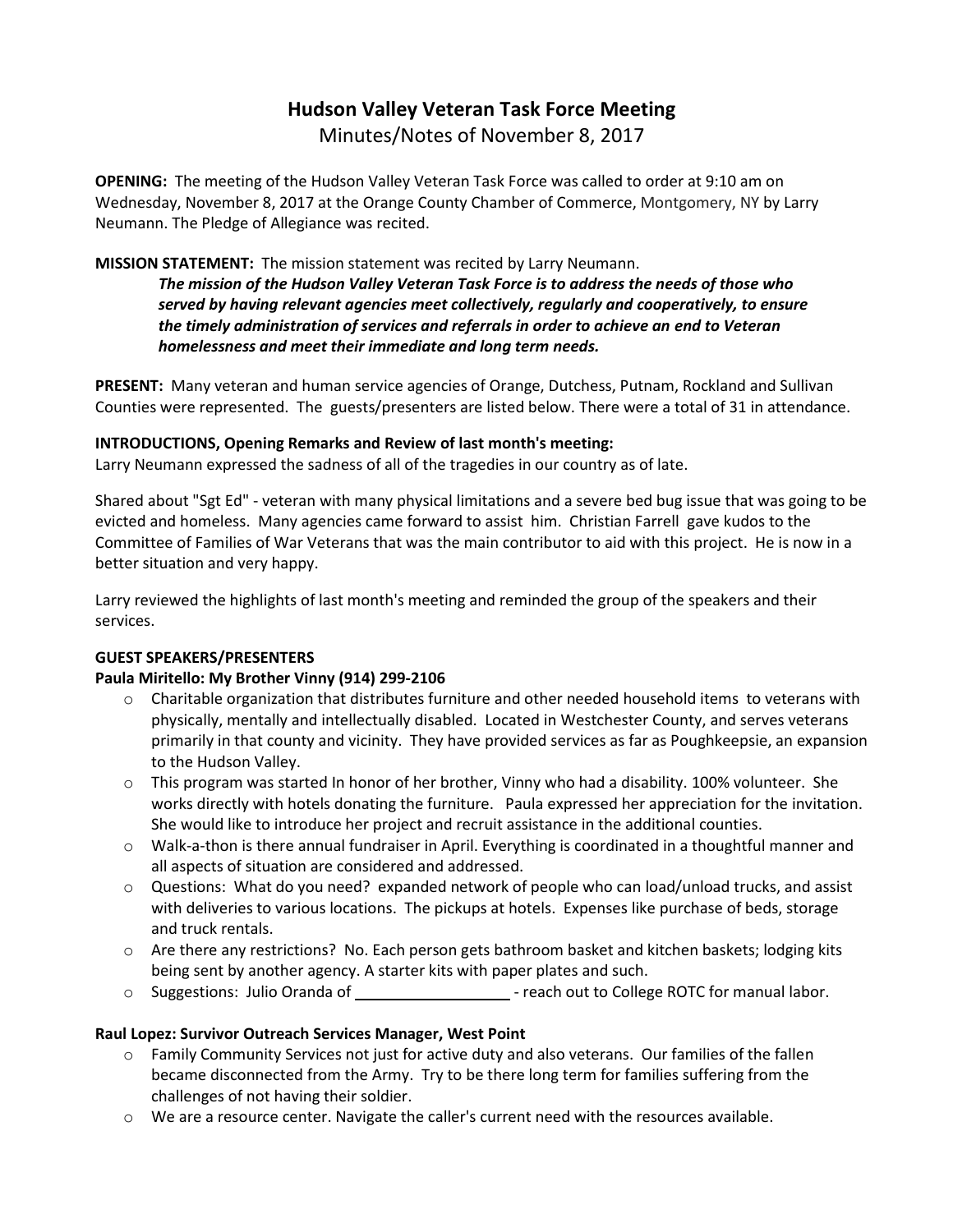- $\circ$  Provide economic counseling and provide support through networking with agencies providing many different services. Also providing comfort during the hard times.
- $\circ$  This program is an Army program started 10 years ago to support long term care support. Navy has a new similar service. They receive 20/30 calls a day.
- o **Discussion:** Karl Rhodes **-** surprise more of us are not working with them. great resource.
- o **Questions:** What is the most requested service on the calls? Financial assistance. At the Orange County VSO, the primary need seems to be for home health aide assistance.

#### **Shara Abramaham: Legal Services of the Hudson Valley: Housing & Eviction**

- $\circ$  Serving veterans' civil legal needs. Shara presented a publication to the bar association.
- $\circ$  Sharing information with our task force Veterans facing eviction and impending homelessness.
- $\circ$  If you are facing eviction without an attorney, there is a greater possibility of being taken advantage.
- o Overview Housing law and eviction prevention:
	- 2 different evictions/proceedings:
		- 1 nonpayment when served with predicate demand, people tend to panic when it is given. Help them to keep them calm. Nothing is happening, yet. Nothing can happen until you are served with a warrant of eviction. The landlord can only demand the rent - not fees, lawyer fees, etc..
		- 2 holdover- your lease expired. The terms of lease carryover. You become a month to month tenant. Another claim is when you are still in a lease and the landlord claims a violation and so gives you a notice to terminate the lease. Not the case - landlord must demand for rent and must state the violation.
	- All notices must be followed up with a summons with a court date.
	- If the veteran does not have an attorney or representation in court, they should agree to a possession judgment and avoid a money judgment - wages can be garnished.
	- **■** If legal services is representing, there are strategies to extend housing or prolong eviction. The landlord must follow the letter of the law. One such strategy is exploring the habitable issues which can assist with abatement of rent.
	- Another strategy, after the court appearance, warrant on hold, one may be able to prolong the eviction. If there are possible assistance with funds.
	- Tenants do have rights. You need the proof receipts, everything in writing.
	- For habitable issues you must put landlord on notice.
	- Proved retaliation can be another strategy for the veteran tenant.
	- **Questions:** Angela Jo Henze, OC MHA **-** What if the apartment is illegal? One could be evicted immediately. A issuance by someone from code enforcement would make lease null.
	- **EXECT** After the 3 days notice how long? It can be days or weeks when you receive the petition with a court date. How valid is the letter of support from agency? Some courts/judges will accept the letter and some do not. Landlord can demand rent right then and there. Some people choose to pay a little at a time.
	- Unless you pay the full amount you owe, the landlord can still proceed with eviction. You cannot be evicted until the warrant/judgment is signed and then served. When this happens one has at least 72 hours.

#### **VETERAN SERVICE AND COUNTY UPDATES:**

- **Dutchess County**
	- o **VSO: Nelson Eddy Rivera, Director, Dutchess County Veterans' Services,** excused.
		- **Vet2Vet: \_\_\_\_\_\_\_\_\_\_\_\_\_\_, Program Manager, Vet2Vet Veterans' Peer Services**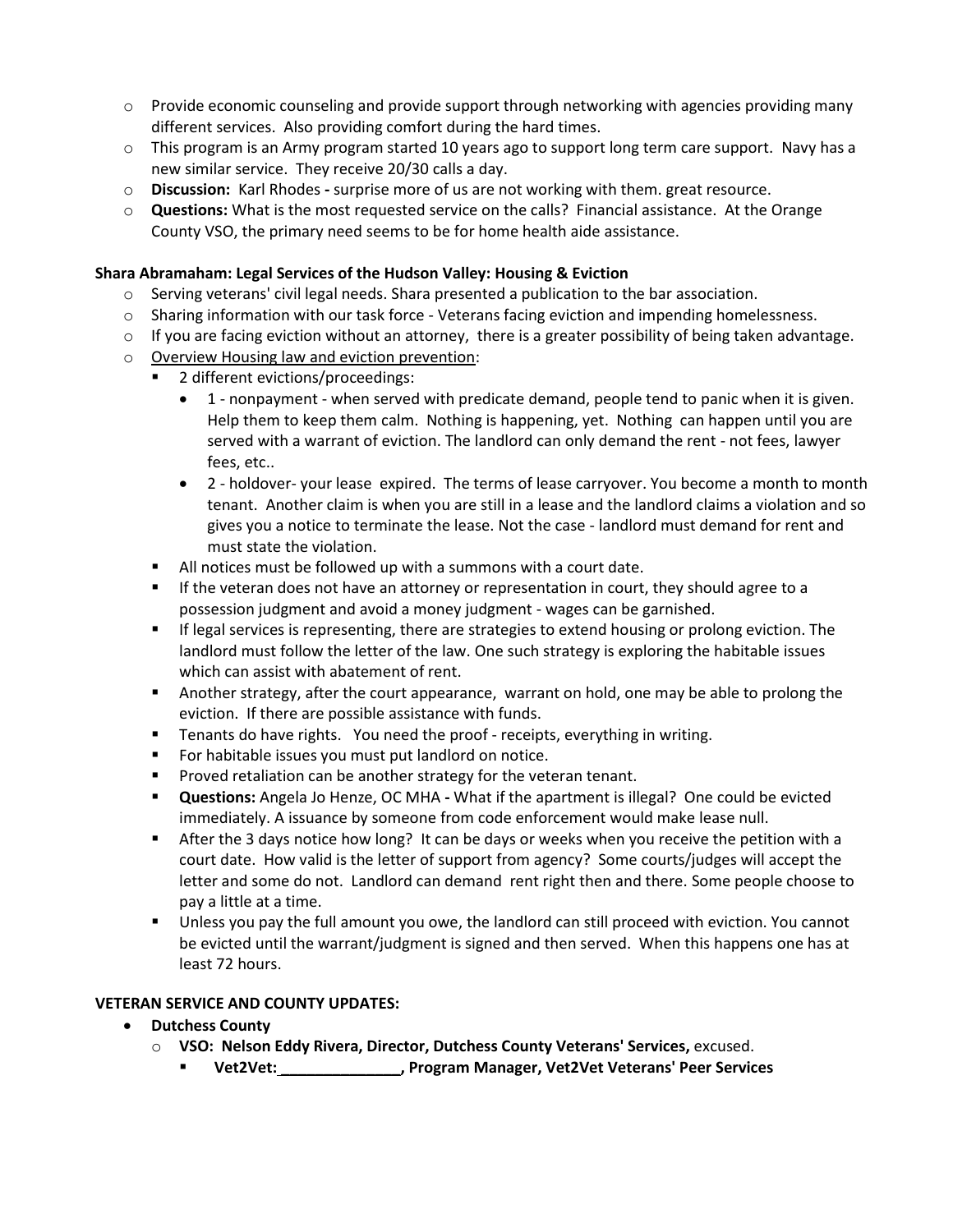- *Past events:* pasta dinner fundraiser, VA clinic, hosted in the community training, attended statewide Dwyer conference, Vet2Vet mentor training - 26 registered, CIT training for the sheriff's department, Poughkeepsie day.
- *Coming up:* City of Poughkeepsie police department invited Dwyer program to provide the veteran portion of Hostage Negotiation training; Christmas party for vets.
- Very busy and hoping to add 11 trained mentors to their ranks.
- o **Julio , Veteran impact program.**

## • **Orange County**

- o **VSO: Christian Farrell, Director - Orange County Veteran Services**
	- Wreaths Across America placing wreaths on veterans' plots on Veteran's Day. The goal of \$30,000 has not been reached. Minisink Valley ROTC - placing flags pm gravesites.
- o **Vet2Vet: Larry Neumann, Program Coordinator -**
	- *Past Events*: movie night, Semper Fi about the illness and deaths from contaminated water in Camp Lejeune. Movies are shown at the Down Film center when the month has 5 Mondays. Issues explored are pertinent to the veteran community.

Honor Flight - great event and very well attended. Attended Yellow Ribbon event had many agencies represented and the soldiers checked in with each agency.

▪ *Coming up*: Veteran service animal event - today, November 8, 3p to 6pm at Mount St. Mary - OC Vet2Vet will have an information booth; History event, Treasure Trove, regarding the Roosevelt presidency. Boxes for Soldiers - kick off on November 11. Letters to soldiers to add to boxes. Veteran Art showcase - November 17 to 19. December 7th Pearl Harbor Remembrance Day; OC Veteran Memorial - November 11 - DAV reading of the veterans' names that have passed from Orange County.

## • **Putnam County**

- o **VSO: Karl Rohde, Director, Putnam County Veterans Service Agency**
	- Veteran exclusive Home The only county that has such a home. Must be Putnam county residents. Small rent - free laundry, free cable. Veterans feel secure at the house.
- o **Vet2Vet** Kevin Cook WWII veteran grandfather passed this week.
	- *Past events:* Chow down served 500 meals to veterans and their families. included a USO show and provided peer to peer outreach.
		- Veteran Art Writing and Music Gala show 30 people free of charge and very successful
	- *Coming up:* 3rd Thursday of month Movie night showing Vietnam Series with discussion for the next 10 months.
	- Women Veteran group Eddie, Vietnam Veteran monthly meeting. Has had no attendance. She wants to be there for the women veterans.

## • **Rockland County**

- o **Vet2Vet: Ismael (Izzy) Quintana Jr., Veteran Outreach Coordinator**
	- *Past events:* Combat Paper Artist exhibit in the Village Hall. Permanent display 20 pieces sold and artist donated a portion to Vet2Vet. Attended Palisades Yellow Ribbon event. *Coming up:* November 10 - West Point Army Volleyball team free admission for all veterans. Women Veteran - Rockland county woman's action committee meeting on Tuesday November 14 at 7pm. Rockland County Veteran Task Force Meeting on November 16th 9a to 11am New City, NY. Worked at the VSO office and that is working well.
- o **Vet2Vet: Dr. Allen L Hershman, Veteran Services Coordinator**
	- Working relationship with Hi Tor Animal Shelter. There is a clinical intake of adopters to assure dogs are properly cared for when placed. Providing animals for veterans.
	- Military Behavioral Vet2Vet Mentor training, January 6, 13, 20 Saturday mornings; space limited class size will be 12 - 15. 180 mentors have been trained.